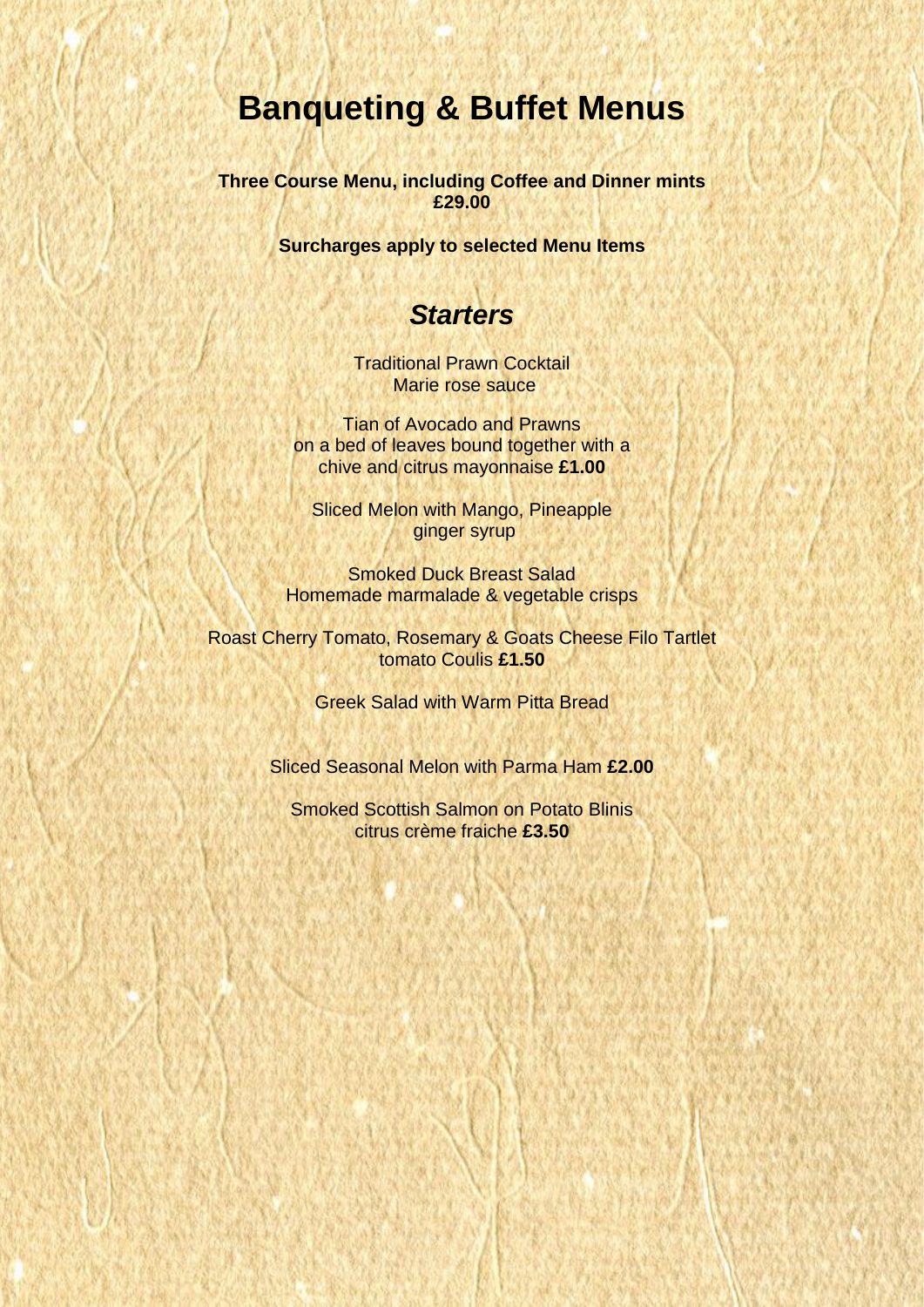## *Main Courses*

Poached Darne of Salmon asparagus, Wilted Spinach & white wine saffron sauce

Baked Chicken Breast filled with Smoked Ham with a cream, white wine, garlic & chive sauce

Pan-fried Turkey Escalope with Sundried Tomato mushroom white wine sauce

> Slow Roast Belly of Suffolk Pork apple & clove compote with brandy jus

Roast Sirloin of Beef shallot, oyster mushroom & madeira sauce **£4.00**

Seared Scottish Rib Eye Steak topped with Pate red wine & shallot sauce **£4.00**

Medallions of Scottish Fillet of Beef five peppercorn & brandy cream sauce **£10.00**

Roast Rack of Lamb on Green Pea Mash rosemary and red wine sauce **£12.00**

Selection of Market Fresh Vegetables and Potatoes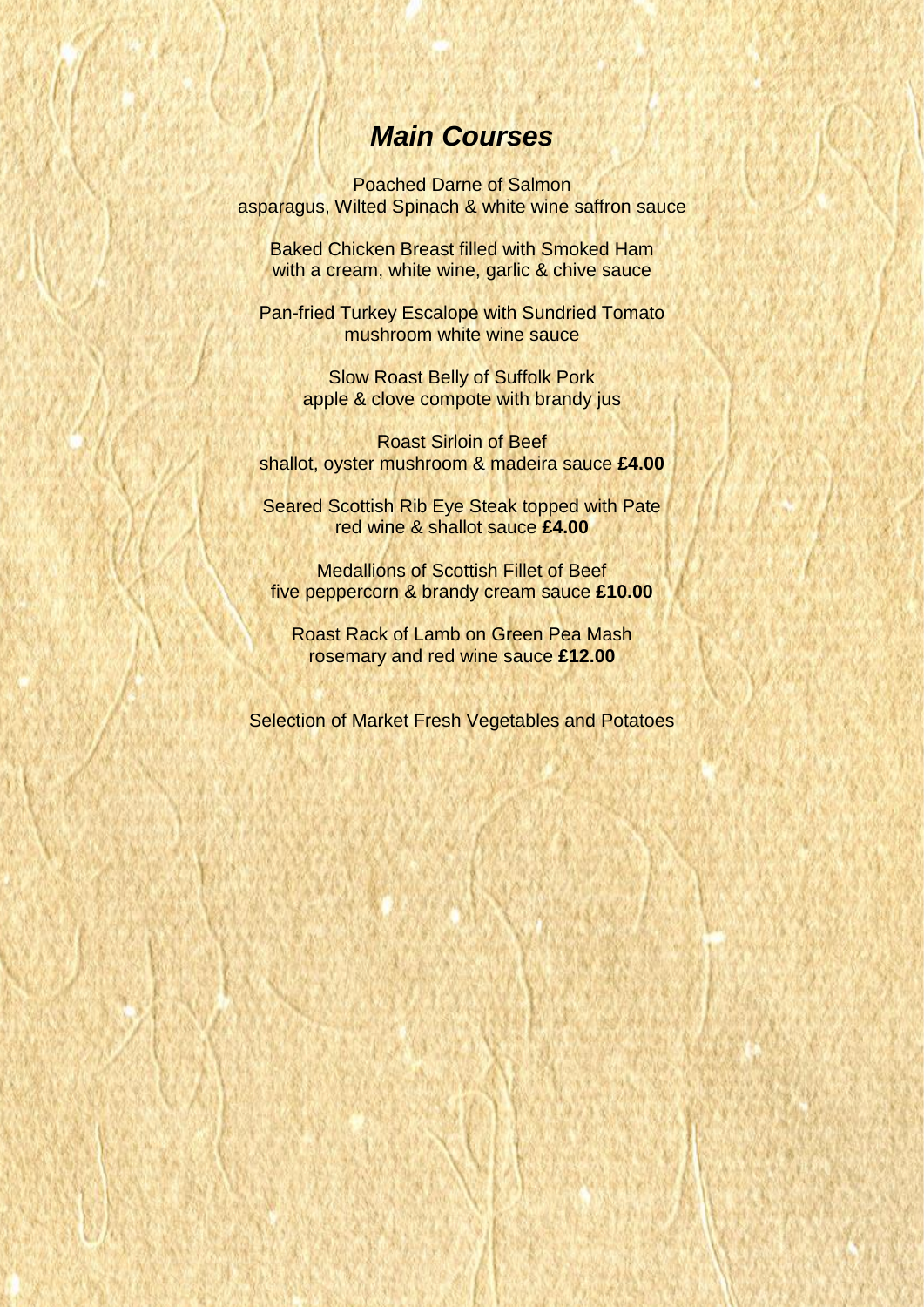#### *Desserts*

Mixed Berry Meringue Nest topped with raspberries and cream

Lemon Cheesecake raspberry coulis & chantilly cream

> Lemon Creme Brûlée Whipped cream

Hot Bramley Apple & Rhubarb Crumble Vanilla cream sauce

> **Tiramisu** with fresh strawberries

Dark Chocolate Truffle Torte raspberry coulis

Cappuccino Profiteroles white chocolate sauce

## *Followed by*

Coffee and Mints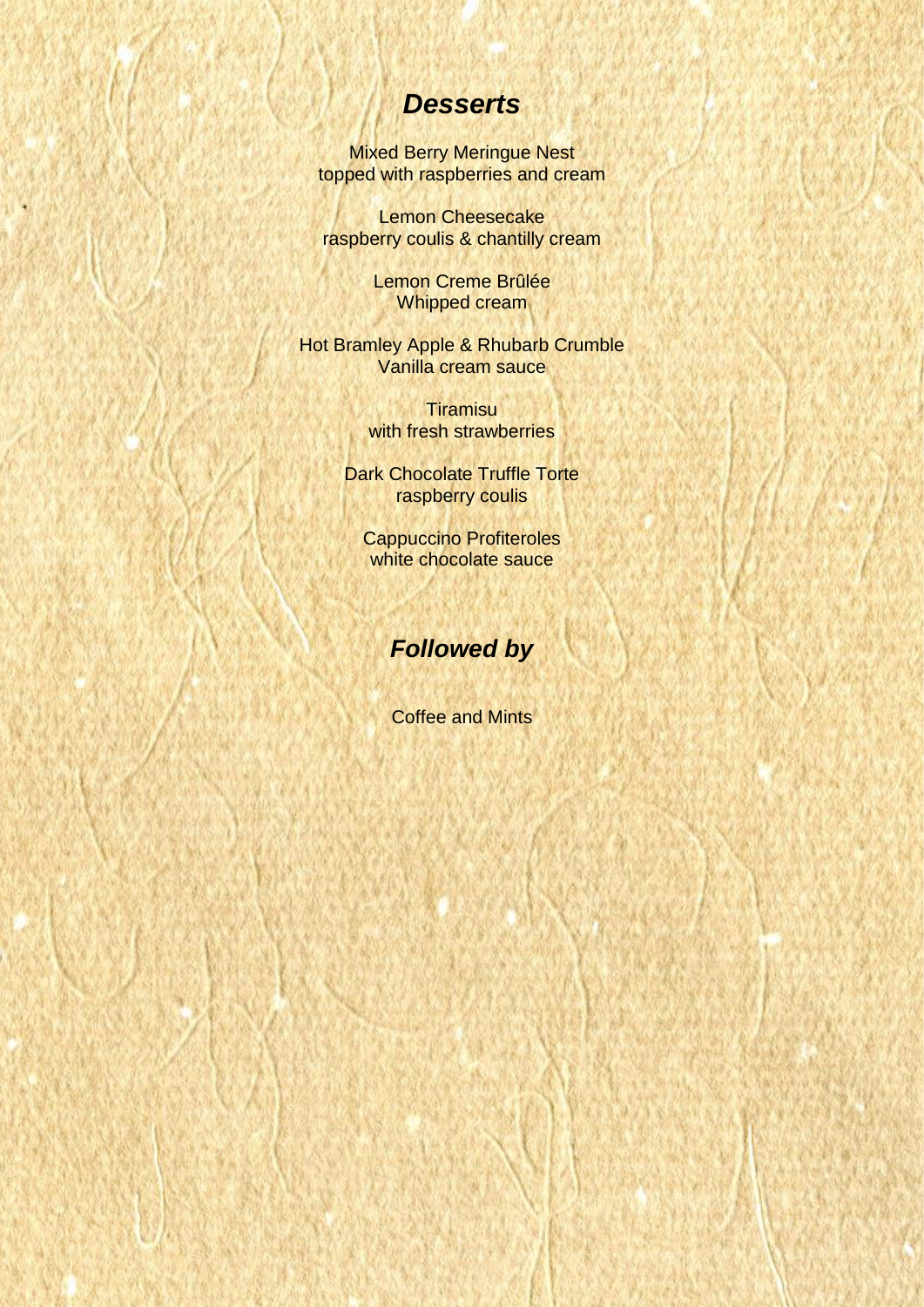# *Additional Courses*

# **Soup**

Cream of Seasonal Vegetable Soup Cream of Carrot, Orange and Coriander Soup Classical French Onion Soup with Cheese Croute Thai Spiced Prawn and Noodle Soup Broccoli and Almond Soup with Garlic Toast Hungarian paprika Soup

£4.50

## **Sorbets**

Lemon Sorbet Lime and Gin Sorbet Orange Sorbet Blackcurrant Sorbet Mango Sorbet £3.75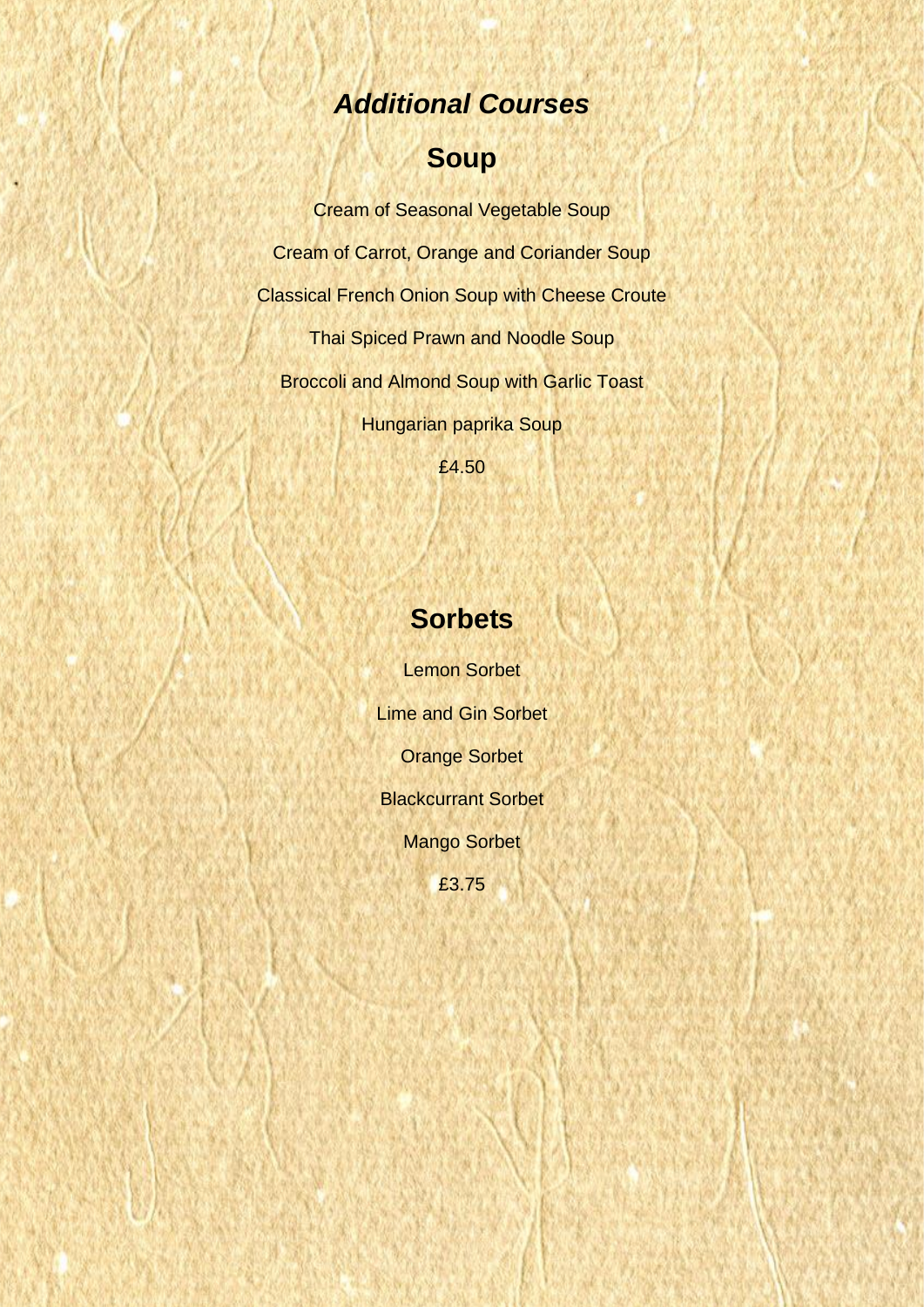#### **VEGETARIAN OPTIONS**

Mushroom and courgette Stroganoff rice Timbale

Filo Parcels filled with Mushrooms, Peppers, Aubergine & Garlic rich tomato fondue

Mediterranean Vegetable and Goats Cheese Encroute chive & butter sauce

Steamed Cabbage Leaves filled with Curried Vegetable and Rice cucumber, mint & yoghurt dressing

> Chargrilled Peppers with Herb Polenta smoked applewood cheese sauce

Breaded Field Mushrooms filled with Pesto and Spinach served with a tomato and basil concasse

> **Where a Vegetarian Option is required, please select the same dish for all vegetarians within the party.**

#### **Dietary Requirements and Allergens**

Most food preparation takes place in our main kitchen where there is exposure to all of the prescribed allergens. We give no undertaking of any kind to produce allergy-safe food where we have not been given sufficient advance notice (7 working days) of the requirement.

While we will use all reasonable endeavours to provide food that does not contain any of the allergens that have been identified and notified to us in respect of specific individuals, we cannot give any undertaking of a level of clinical food preparation conditions that would provide an absolute guarantee of total safety from any allergen contamination.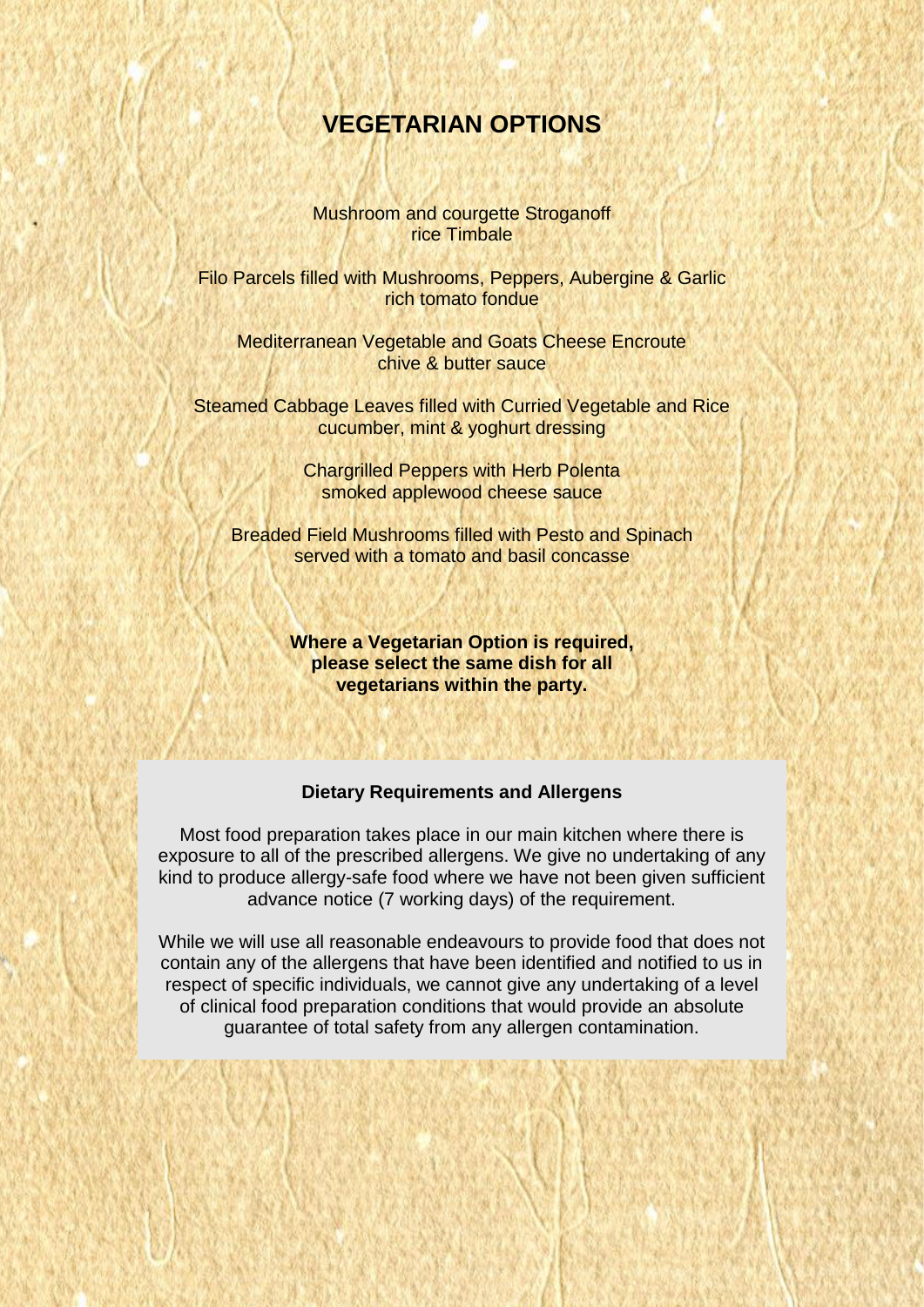#### *Finger Buffet One*

*Selection of Finger Sandwiches Honey glazed Newmarket Chipolatas with Mustard Dip Spiced Chicken Drum Sticks Selection of Vegetable Spring Rolls & Sweet Chilli dipping sauce Mini Margherita Pizza Vegetarian Vol au Vents Crudités with a Selection of Dips Selection of Pickles and Savoury Nibbles*

*15.00 per person*

## *Finger Buffet Two*

*Tiger Prawn Kebab Selection of Finger Sandwiches Mini Yorkshire puddings with beef & horseradish crème fraiche Monterey Jack Cheese & Onion Goujons with Salsa Prawn & Guacamole Bruschetta Lime & Chili Chicken Wings with Cucumber Dip Mustard & Honey Glazed Sausages Deep Fried Wholetail Scampi with Lemon & Tartare sauce Crudities with a Selection of Dips Selection of Pickles and Savoury Nibbles*

*17.50 per person*